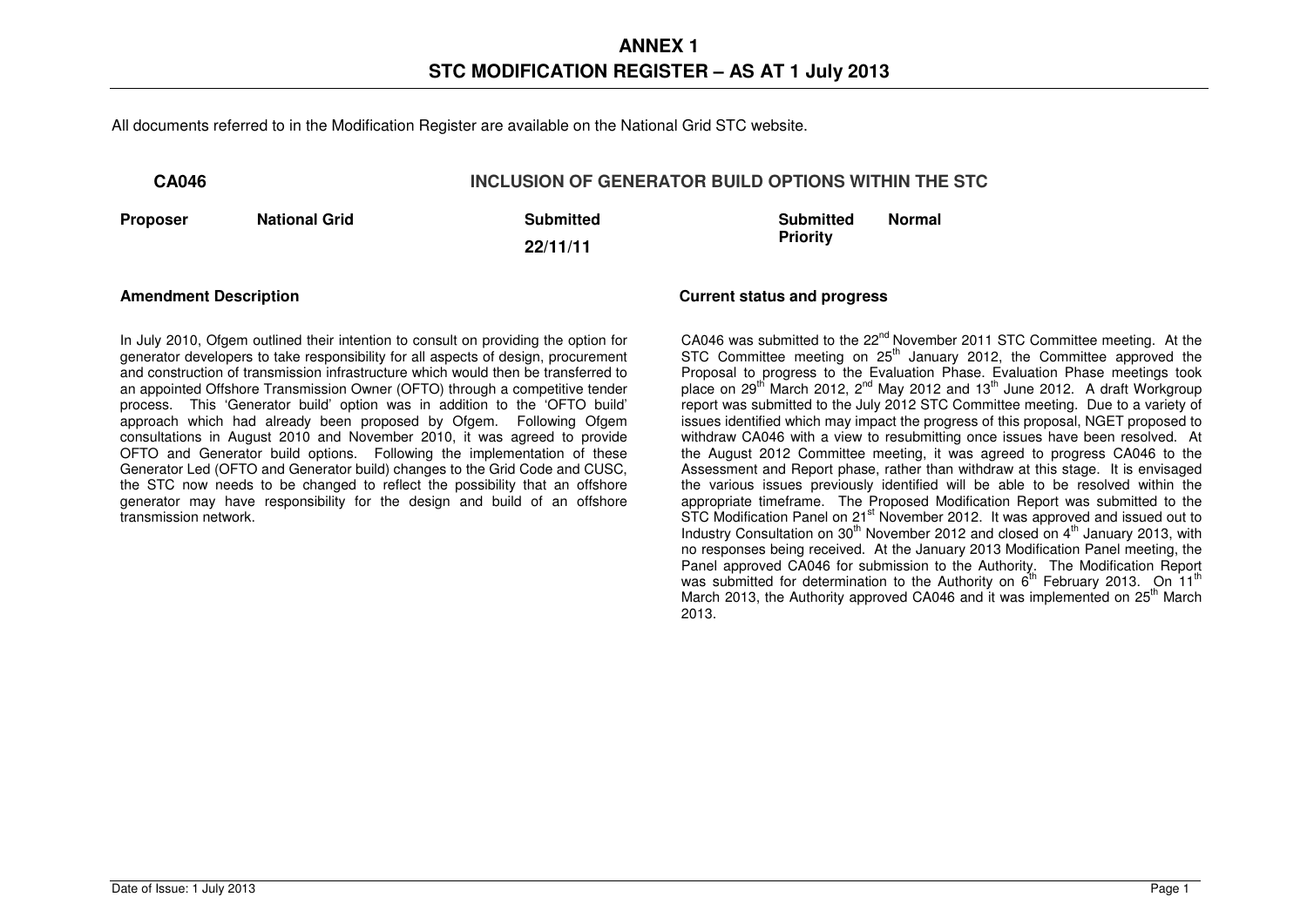# **CA049 AMENDMENT TO SECTION K TO PROVIDE OFTOS WITH THE CAPABILITY TO RESPOND TO REACTIVE POWER**

resolve outstanding issues with the Final Modification Report. The Final Modification Report was submitted to the Authority for a decision on  $3^{\text{rd}}$  May 2013 and following some minor comments from the Authority, was resubmitted on 10<sup>th</sup> May 2013. **On 11th June 2013, the Authority approved CA049 and it was implemented on 25th June 2013.** 

| <b>Proposer</b>              | <b>National Grid</b>                                                                                                                                                                                                                              | <b>Submitted</b><br>26/07/12 | <b>Submitted</b><br><b>Priority</b> | <b>Normal</b>                                                                                                                                                                                                                                                                                                                                                                                                                                                                                                                                                                                                                                                                                                                                                                                                                                                                                                                                                                                                                                                                                                              |
|------------------------------|---------------------------------------------------------------------------------------------------------------------------------------------------------------------------------------------------------------------------------------------------|------------------------------|-------------------------------------|----------------------------------------------------------------------------------------------------------------------------------------------------------------------------------------------------------------------------------------------------------------------------------------------------------------------------------------------------------------------------------------------------------------------------------------------------------------------------------------------------------------------------------------------------------------------------------------------------------------------------------------------------------------------------------------------------------------------------------------------------------------------------------------------------------------------------------------------------------------------------------------------------------------------------------------------------------------------------------------------------------------------------------------------------------------------------------------------------------------------------|
| <b>Amendment Description</b> |                                                                                                                                                                                                                                                   |                              | <b>Current status and progress</b>  |                                                                                                                                                                                                                                                                                                                                                                                                                                                                                                                                                                                                                                                                                                                                                                                                                                                                                                                                                                                                                                                                                                                            |
| receiving that instruction.  | Section K of the STC is to be amended to oblige offshore transmission systems to<br>provide OFTOs with the capability to change the reactive output at the Interface<br>Point in accordance with an instruction given by NGET within 2 minutes of |                              |                                     | CA049 was submitted to the July 2012 STC Committee meeting, where it was<br>agreed that the Proposal should be progressed to Assessment and Report Phase.<br>The draft Initial Amendment Report was submitted to the August 2012 Committee<br>meeting and impact assessments requested. The Proposed Modification Report<br>was submitted to the September 2012 Committee Meeting and approved by the<br>STC Modification Panel on 14 <sup>th</sup> November 2012. CA049 was issued out for Industry<br>Consultation on $15^{th}$ November 2012 and closed on $13^{th}$ December 2012, with a<br>total of 4 responses being received. At the January 2013 Modification Panel, an<br>extension of one month was granted by the Authority to allow the Modification<br>Report to be finalised. At the February 2013 Modification Panel, a further extension<br>of one month was requested by the STC Modification Panel to allow for resolution of<br>issues relating to the Final Modification Report. The extension was approved by the<br>Authority. During March, April and May 2013, a number of meetings took place to |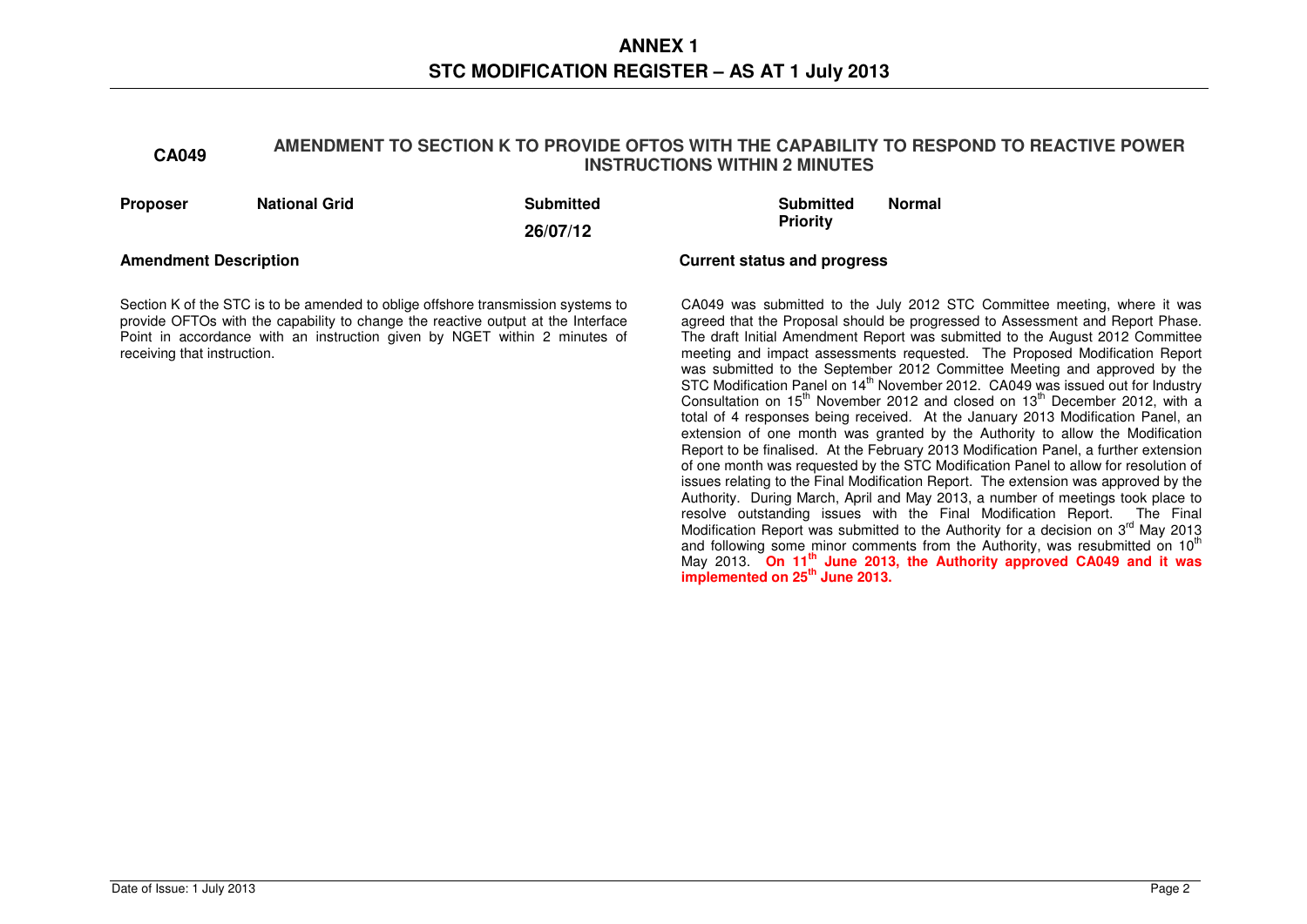| <b>CA050</b> |                      | <b>CODE GOVERNANCE REVIEW PHASE 2 - SELF GOVERNANCE</b> |                  |               |
|--------------|----------------------|---------------------------------------------------------|------------------|---------------|
| Proposer     | <b>National Grid</b> | Submitted                                               | <b>Submitted</b> | <b>Normal</b> |
|              |                      | 26/06/13                                                | <b>Priority</b>  |               |

In April 2012, Ofgem announced their intention to initiate a Code Governance Review (CGR Phase 2) which would look at extending the arrangements introduced to the CUSC, UNC and BSC to the other codes. Following on from this, Ofgem published a consultation on their CGR (Phase 2) Proposals in September 2012 and subsequently announced their CGR (Phase 2) final proposals on 27 March 2013. This second phase focused on extending the CGR conclusions to further industry codes, and included:

- Extending the scope of Self-Governance across codes;
- Applying Significant Code Review procedures uniformly, allowing for holistic cross-code reviews; and
- Improving and aligning code administration practices

This Modification Proposal seeks to introduce into the STC, a new Self-Governance process for those modifications which are deemed to have nonmaterial changes or impacts to the following:

- Customers
- Competition
- Security of Supply
- Sustainable Development

Where it is determined that a Modification Proposal will not have a material impact in line with the criteria set out in the transmission licence, the Self-Governance route would expedite the process of implementing a Modification Proposal by not requiring the Authority to make a determination on that Proposal, instead leaving the decision to the STC Modification Panel (the "Panel")

### **Amendment Description Current status and progress**

CA050 was submitted to the June 2013 STC Modification Panel meeting and the Panel approved the Proposal to progress to the Assessment and Report Phase.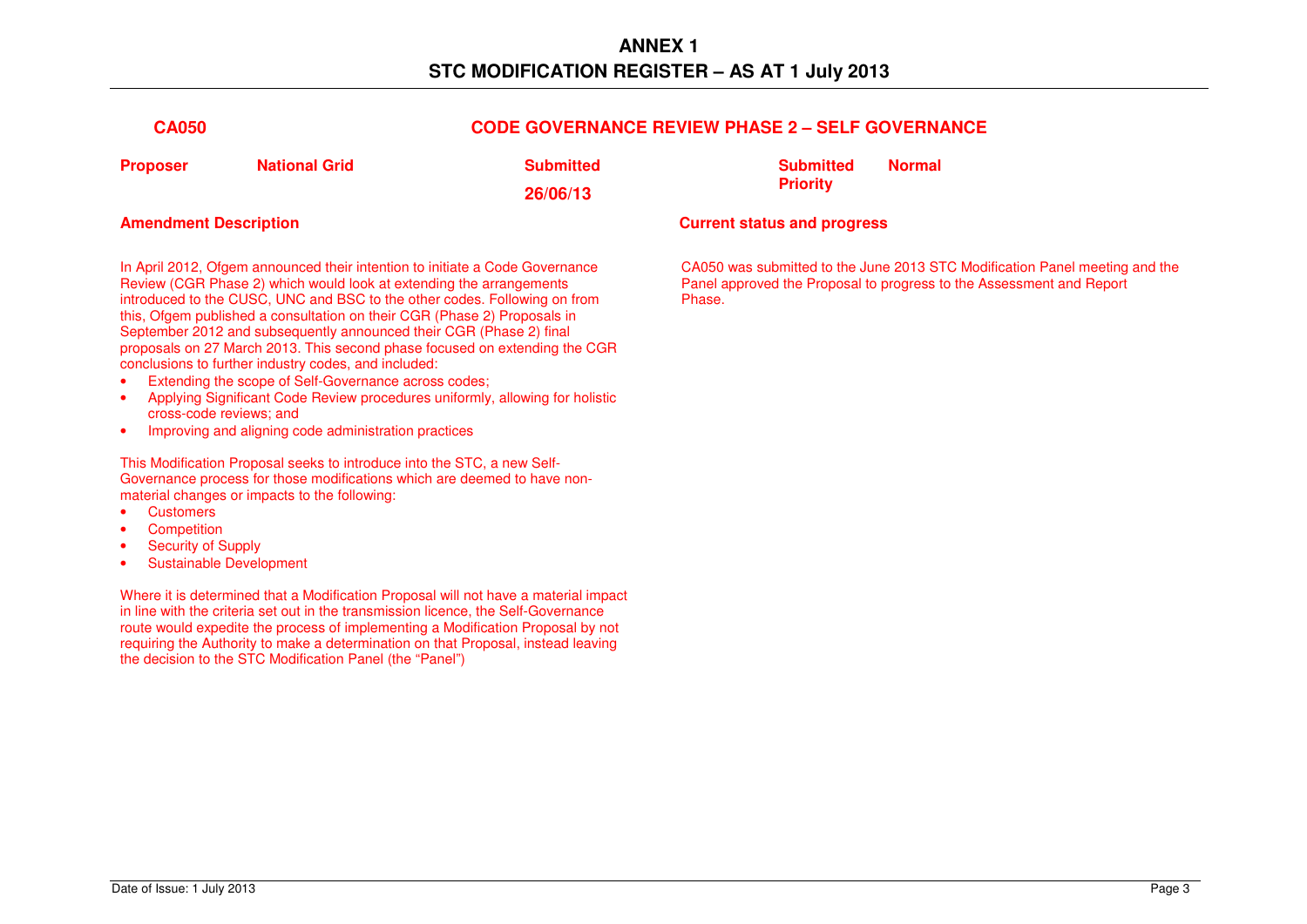| <b>CA051</b> |                      | <b>CODE GOVERNANCE REVIEW PHASE 2 - THE SIGNIFICANT CODE REVIEW (SCR)</b> |                  |               |
|--------------|----------------------|---------------------------------------------------------------------------|------------------|---------------|
| Proposer     | <b>National Grid</b> | Submitted                                                                 | <b>Submitted</b> | <b>Normal</b> |
|              |                      | 26/06/13                                                                  | <b>Priority</b>  |               |

In April 2012, Ofgem announced their intention to initiate a Code Governance Review (CGR Phase 2) which would look at extending the arrangements introduced to the CUSC, UNC and BSC to the other codes. Following on from this, Ofgem published a consultation on their CGR (Phase 2) Proposals in September 2012 and subsequently announced their CGR (Phase 2) final proposals on 27 March 2013. This second phase focused on extending the CGR conclusions to further industry codes, and included:

- Extending the scope of Self-Governance across codes;
- Applying Significant Code Review procedures uniformly, allowing for holistic cross-code reviews; and
- Improving and aligning code administration practices

This Modification Proposal seeks to introduce into the STC one of the proposals highlighted in CGR (Phase 1), the Significant Code Review (SCR). The SCR process seeks to require certain licence holders to raise code modifications in line with the conclusions set out by the Authority following an SCR. The SCR will allow the Authority to initiate a review of one or more matters which they consider to:

- Have significant impacts on electricity consumers or competition;
- Have significant impacts on the environment, security of supply or sustainable development;
- Create significant cross code or cross licence issues;
- Have a significant impact on the Authority's principle objectives (under section 3A of the Act), statutory functions or relevant obligations bound by EU law.

### **Amendment Description Current status and progress**

CA051 was submitted to the June 2013 STC Modification Panel meeting and the Panel approved the Proposal to progress to the Assessment and Report Phase.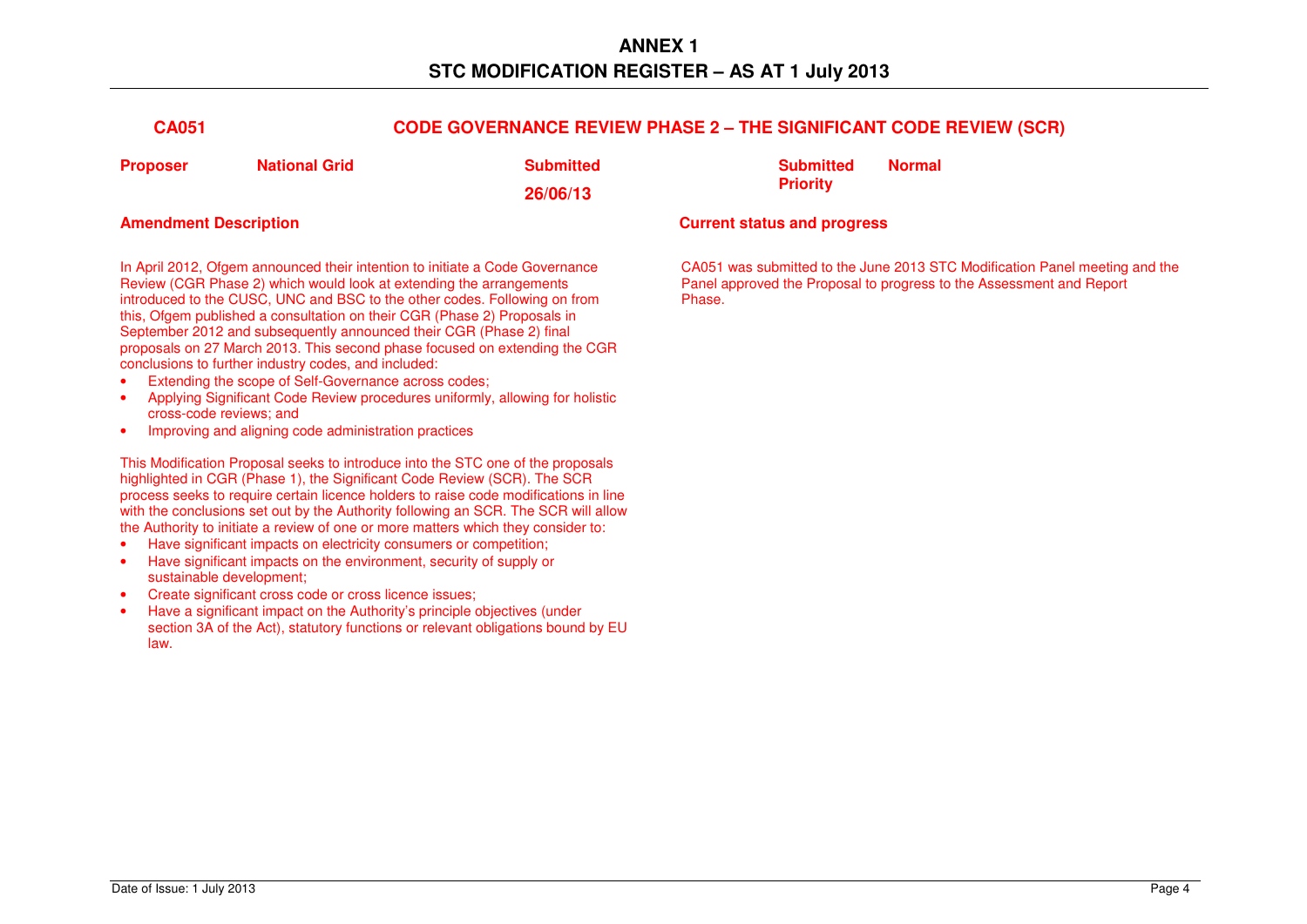# **CA052 CODE GOVERNANCE REVIEW PHASE 2 – THE SIGNIFICANT CODE REVIEW (SCR) ROLE OF CODE ADMINISTRATOR AND CODE ADMINISTRATION**

| <b>Proposer</b> | <b>National Grid</b> |
|-----------------|----------------------|
|                 |                      |

**Submitted** 

**26/06/13** 

In April 2012, Ofgem announced their intention to initiate a Code Governance Review (CGR Phase 2) which would look at extending the arrangements introduced to the CUSC, UNC and BSC to the other codes. Following on from this, Ofgem published a consultation on their CGR (Phase 2) Proposals in September 2012 and subsequently announced their CGR (Phase 2) final proposals on 27 March 2013. This second phase focused on extending the CGR conclusions to further industry codes, and included:

- Extending the scope of Self-Governance across codes;
- Applying Significant Code Review procedures uniformly, allowing for holistic cross-code reviews; and
- Improving and aligning code administration practices

As part of the suite of CGR Modification Proposals, one of the areas reviewed was the Role of Code Administrator and the creation of a Code of Practice (CACoP). Ofgem's final proposals seek to enable the Code Administrator to assist parties to adhere to the principles contained within the CACoP (which was implemented on 31 December 2010). The CACoP aims to facilitate convergence and transparency in code Modification processes and was developed by Code Administrators, with input from code users and Ofgem, in order to establish best practice for code administration and to encourage participation from those involved in the energy industry who may not be code users.

 **Submitted Priority Normal** 

### **Amendment Description Current status and progress**

CA052 was submitted to the June 2013 STC Modification Panel meeting and the Panel approved the Proposal to progress to the Assessment and Report Phase.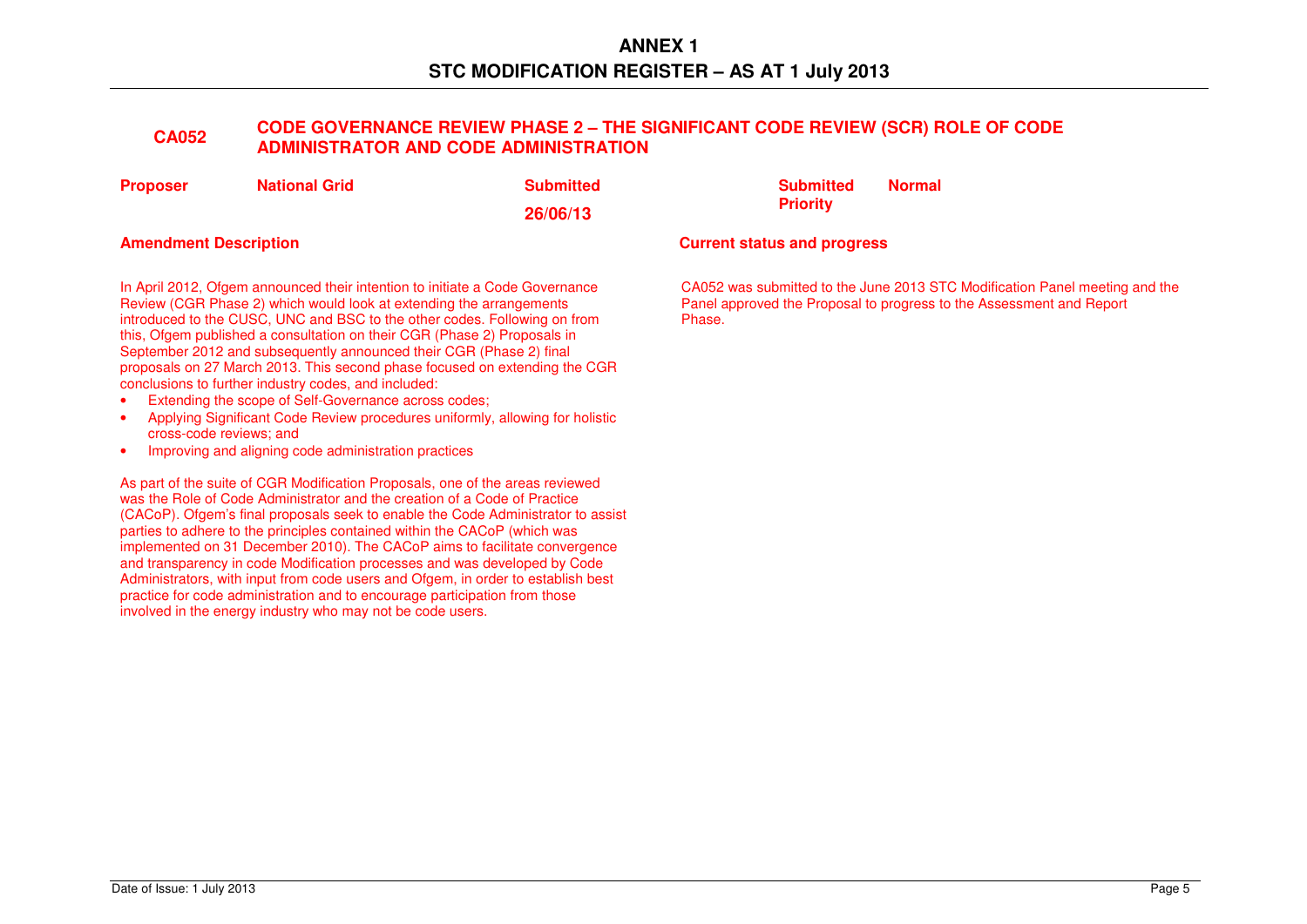# **CA053 CODE GOVERNANCE REVIEW PHASE 2 – THE SEND BACK PROCESS**

| <b>Proposer</b> | <b>National Grid</b> | <b>Submitted</b> |
|-----------------|----------------------|------------------|
|                 |                      | 26/06/13         |

In April 2012, Ofgem announced their intention to initiate a Code Governance Review (CGR Phase 2) which would look at extending the arrangements introduced to the CUSC, UNC and BSC to the other codes. Following on from this, Ofgem published a consultation on their CGR (Phase 2) Proposals in September 2012 and subsequently announced their CGR (Phase 2) final proposals on 27 March 2013. This second phase focused on extending the CGR conclusions to further industry codes, and included:

- Extending the scope of Self-Governance across codes;
- Applying Significant Code Review procedures uniformly, allowing for holistic cross-code reviews; and
- Improving and aligning code administration practices

This Modification proposal seeks to introduce into the STC one of the proposals highlighted in CGR (Phase 1), the Send Back process. National Grid propose to introduce the ability for the Authority to 'send back' a Modification Report in instances where we are unable to make a decision based on, for example, a technical flaw or deficiency in the analysis.

 **Submitted Priority Normal** 

## **Amendment Description Current status and progress**

CA053 was submitted to the June 2013 STC Modification Panel meeting and the Panel approved the Proposal to progress to the Assessment and Report Phase.